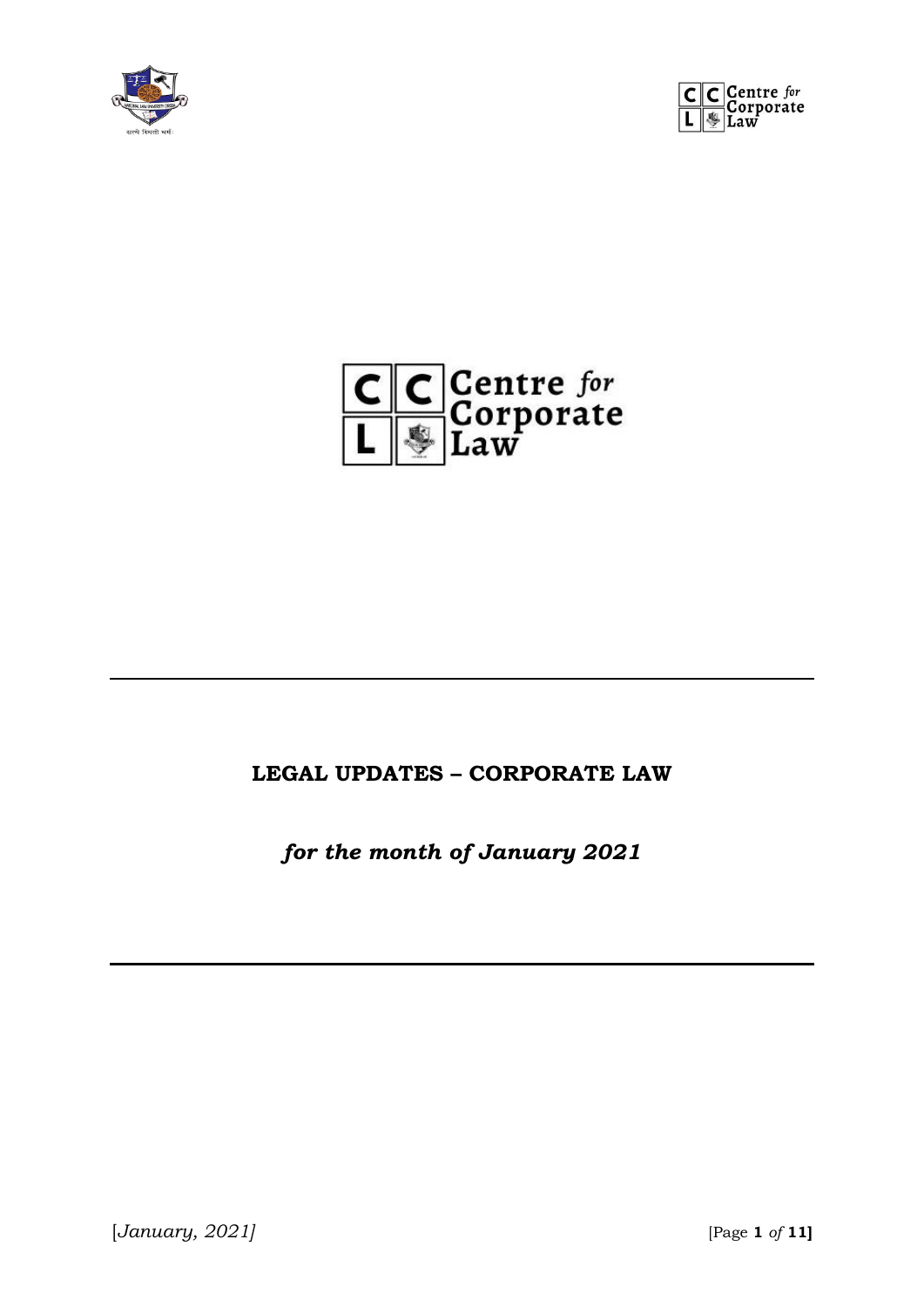



**IBBI**

#### **NOTIFICATIONS & CIRCULARS**

### **1. Ministry of Corporate Affairs invites comments from public on Pre-packaged Insolvency** *(8th Jan)*

A sub-committee of Insolvency Law Committee (ILC) has designed the basic structure of the pre-pack framework within the basic structure of the Insolvency and Bankruptcy Code, 2016. The MCA has hereby invited comments/suggestions on the same.

(Notification available [here\)](https://ibbi.gov.in/uploads/whatsnew/34f5c5b6fb00a97dc4ab752a798d9ce3.pdf)

### **2. IBBI releases circular for retention of records relating to CIRP** *(6th Jan)*

The Insolvency Professional (IP) is required to preserve a copy of records relating to the CIRP, both physical as well as electronic copy of all the assignments undertaken by him under the Code for at least three years from the completion of such assignment at a secure place, ensuring that unauthorised persons do not have access to the same. (Circular available [here\)](https://ibbi.gov.in/uploads/legalframwork/f8d420c06d50a94068157e0324067d26.pdf)

## **3. Insolvency and Bankruptcy Board of India (Model Bye-Laws and Governing Board of Insolvency Professional Agencies) (Amendment) Regulations, 2021** *(14th Jan)*

The IBBI has amended the Model Bye-Laws and Governing Board of Insolvency Professional Agencies) Regulations, 2016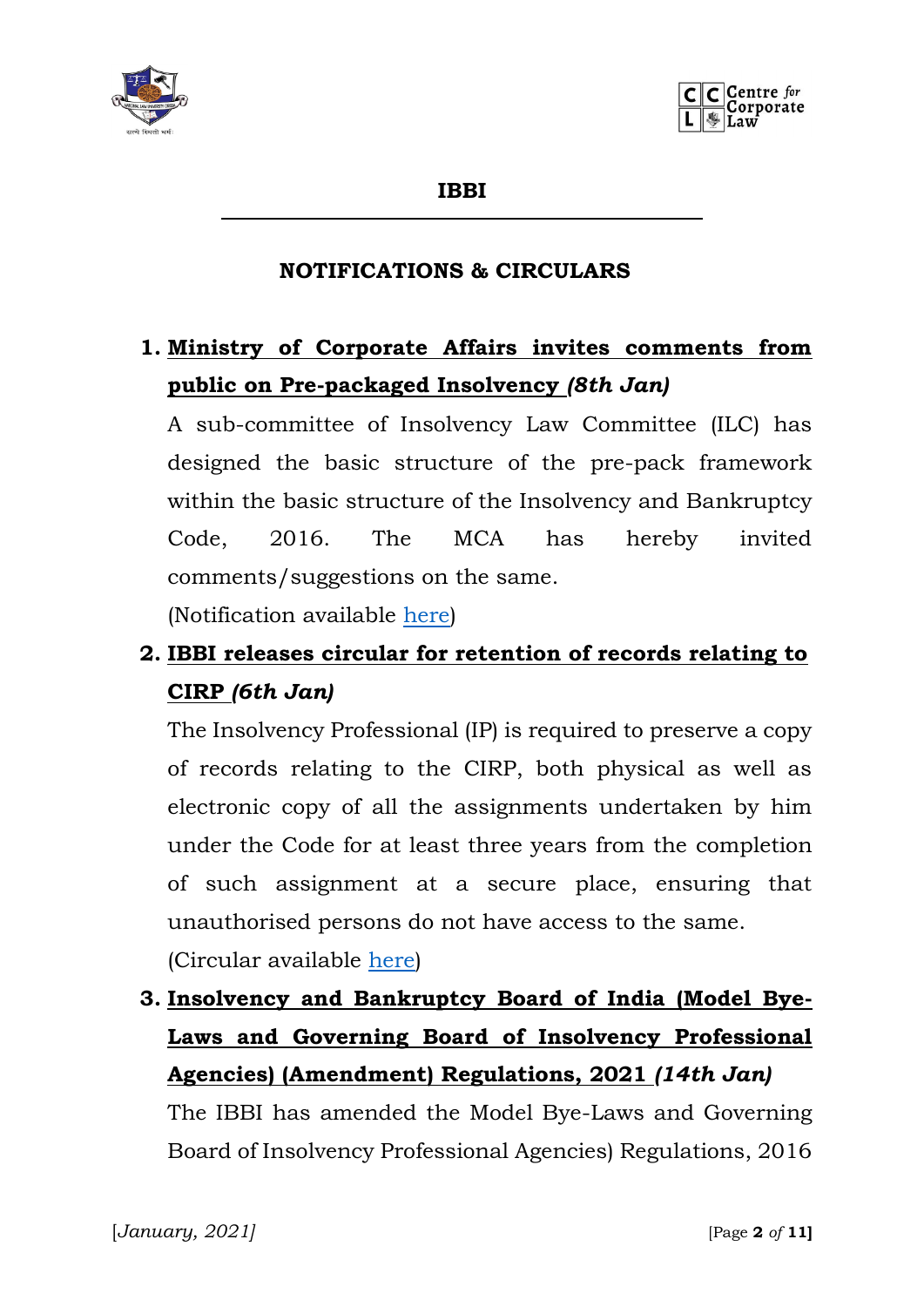



namely amending the Regulation 5, *inter alia*, inserting provisions with respect to Self-Evaluation and Compliance Officer.

(Notification available [here\)](https://ibbi.gov.in/uploads/legalframwork/d4ee22fc271516082e29f7c93d39c4b3.pdf)

### **4. Chennai Bench of National Company Law Appellate Tribunal (NCLAT) starts functioning** *(23th Jan)*

The Chennai Bench of National Company Law Appellate Tribunal (NCLAT) starts its functioning from 25.01.2021 through Virtual Mode. Therefore, the filing of Fresh Appeals against the orders of the Benches of the National Company Law Tribunal having jurisdiction in respect of States of Karnataka, Tamil Nadu, Kerala, Andhra Pradesh and Telangana and Union Territories of Lakshadweep and Puducherry shall have to be made before the Chennai Bench of NCLAT w.e.f. 25.01.2021.

(Notification available [here\)](https://ibbi.gov.in/uploads/whatsnew/578f10fc72e802e5936f3b203cf7cee1.pdf)

#### **CASES**

# **1. In the matter of Manish Kumar Vs. Union of India and Another [WP (C) No. 26 of 2020 with 40 other writ petitions] decided by the Hon'ble Supreme Court of India**  *(19th Jan)*

The Hon'ble Supreme Court of India in this landmark judgment has finally settled the homebuyers conflict and has upheld the validity of the Insolvency and Bankruptcy Code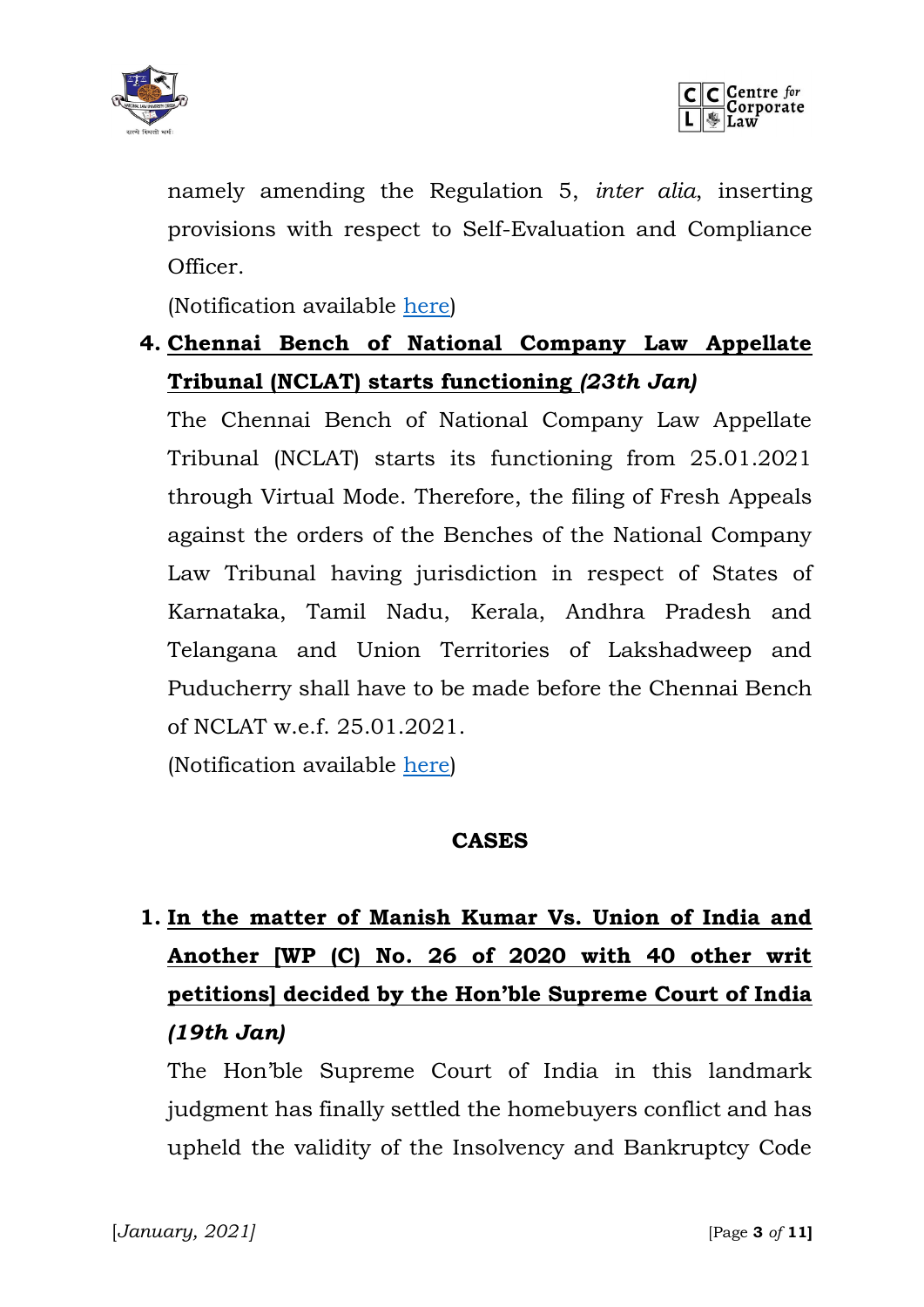



(Amendment) Act, 2020 which interalia inserted provisos to section 7(1), an additional explanation to section 11, and section 32A in the Insolvency and Bankruptcy Code, 2016 (Code). The said amendment imposed an additional condition on the homebuyers to fulfil a minimum threshold for initiating CIRP under Section 7 of the Insolvency and Bankruptcy Code, 2016.

(Order available [here\)](https://ibbi.gov.in/uploads/order/e501b1edf529aa6e4148b63d28e19078.pdf)

## 2. **In the matter of Sri D. Srinivasa Rao Vs. Vaishnovi Infratech Ltd.** *(5th Jan)*

In this judgement the NCLAT, New Delhi has ruled that Demand Notice having been returned unserved would amount to non-delivery of notice but if the Corporate Debtor intentionally refuses to accept the delivery notice being aware of the implications of the same, the Adjudicating Authority would not be justified in coming to conclusion that notice has not been served on the Corporate Debtor.

(Order available [here\)](https://ibbi.gov.in/uploads/order/1e843703bfe9a9cfe65a4ea6bb9cc5bc.pdf)

### **3. In the matter of Kalinga Allied Industries India Pvt. Ltd. Vs. Hindustan Coils Ltd.** *(11th Jan)*

In this judgment the NCLAT, New Delhi has once again reiterated that the Adjudicating Authority cannot interfere with the commercial wisdom of the CoC even for the purpose of maximising the value of assets of the Corporate Debtor. Analysing whether the price offer in the approved resolution plan is reasonable and adequate is not the duty of the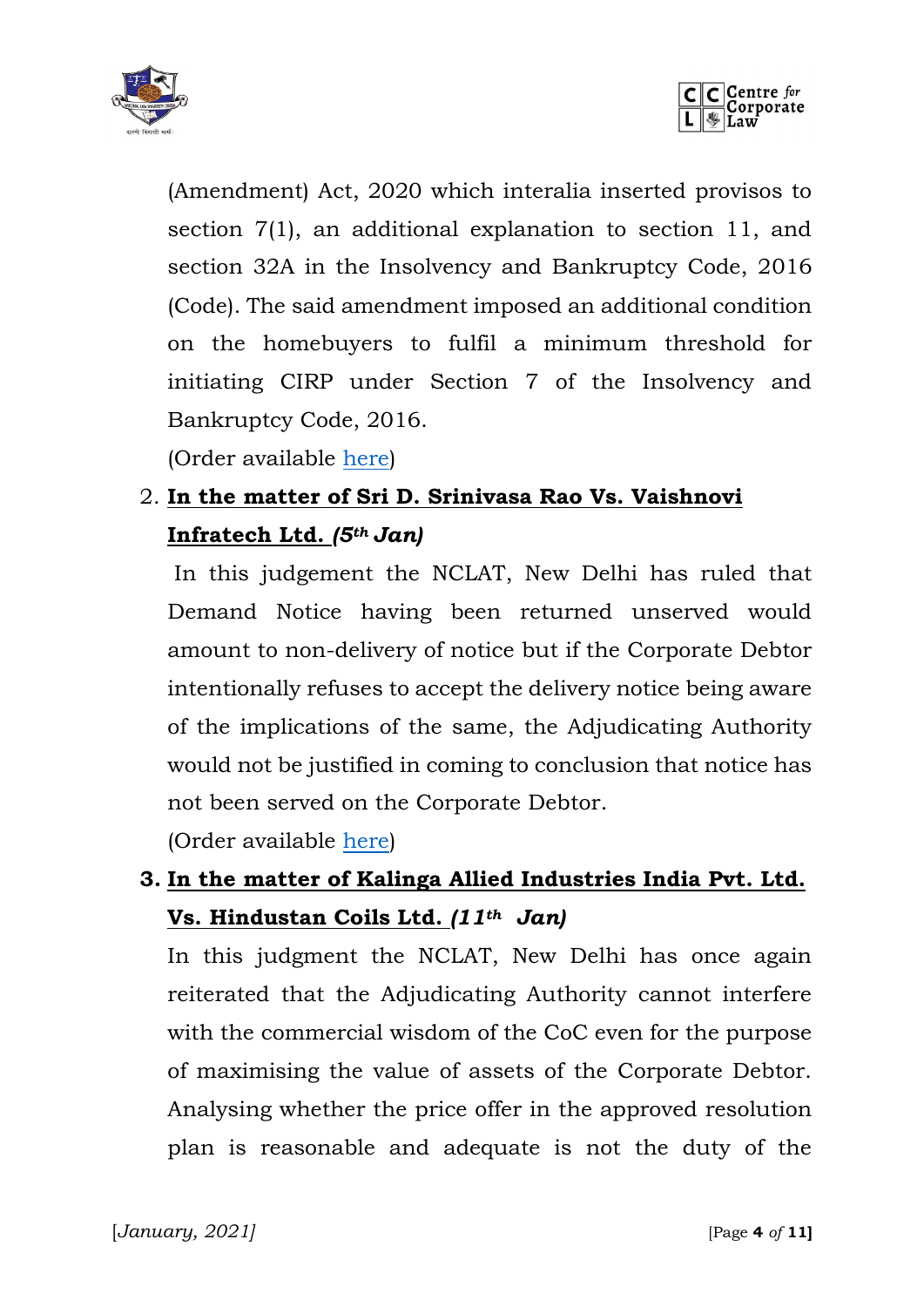



Adjudicating Authority.

(Order available [here\)](https://ibbi.gov.in/uploads/order/c33683940125ed6846b9342b9593f4c0.pdf)

## **4. In the matter of State Bank of India Vs. Rajendra Bhuta Interim Resolution Professional of Prabhat Technologies (India) Limited** *(6th Jan)*

The NCLT, Mumbai has ruled that an amount raised under a forward purchase agreement would not fall within the definition of financial debt until and unless the same has been disbursed against the time value of money and has the commercial effect of a borrowing.

(Order available [here\)](https://ibbi.gov.in/uploads/order/3fd545c17e2d21cff1d887bcdae270aa.pdf)

#### **SEBI**

#### **ORDERS**

#### **1. SC stays SAT order in the Bharati Goyal Case (5 th** *Jan)*

In the Bharati Goyal Case which involved fraudulent trading in shares of Mapro Industries, Supreme Court stayed an order by the Securities Appellate Tribunal wherein the latter reversed the penalty of Rupees 5 lakh imposed by SEBI, with a warning.

It was noted in this order that "the SAT is not exercising the jurisdiction under Article 226 of the Constitution and is a creature of the statute. Even the jurisdiction under Article 226 has to be exercised in a manner consistent with law,".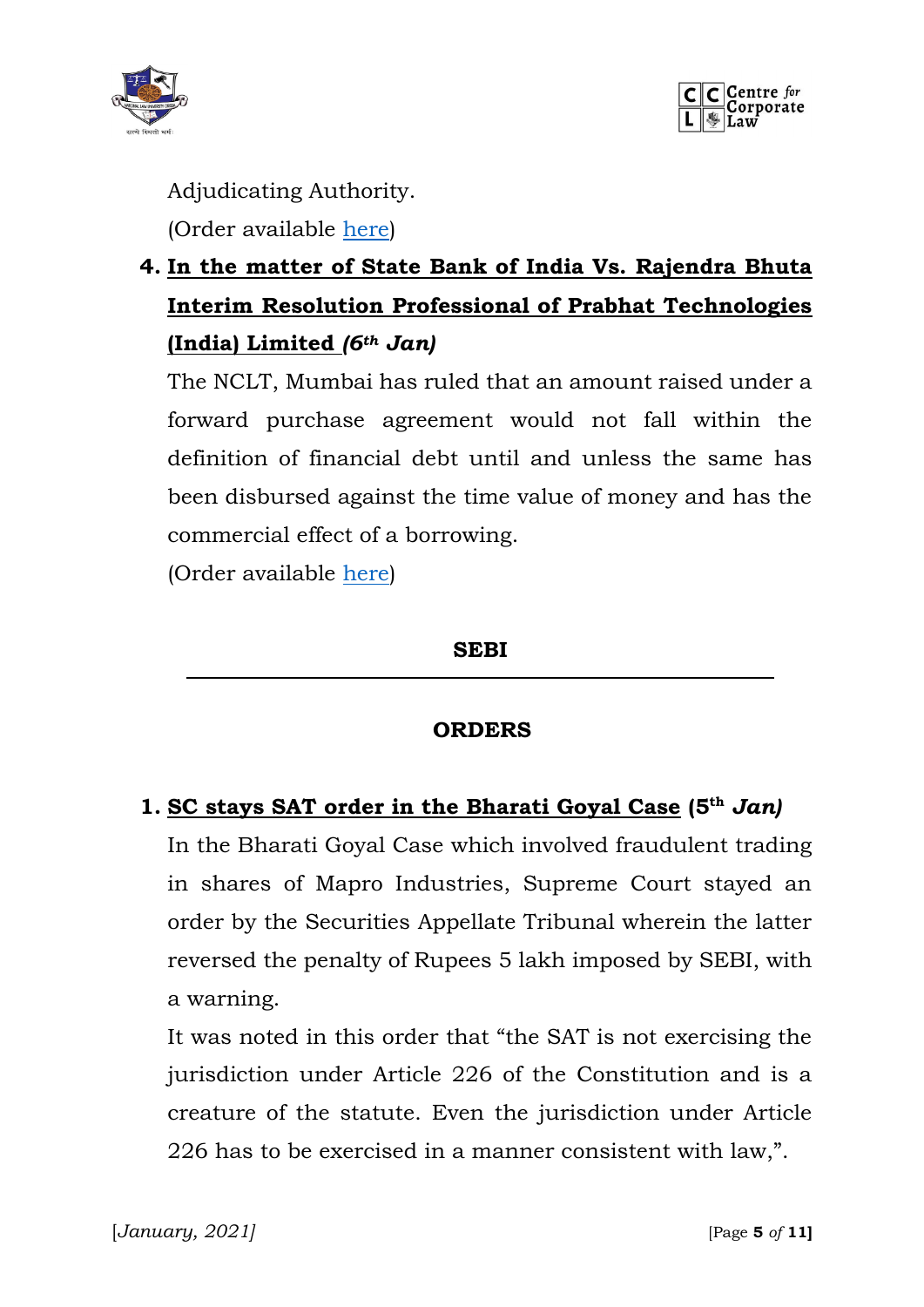



(Order available [here\)](https://www.sebi.gov.in/enforcement/orders/jan-2021/c-a-no-3596-3597-of-2020-sebi-vs-bharati-goyal-etc-_48868.html)

## **2. SEBI penalizes CNBC Awaaz anchor Hemant Ghai for unfair trade practices** *(13th Jan)*

SEBI issued directions against CNBC Awaaz anchor Hemant Ghai, mother Shyam Mohini Ghai and wife Jaya Ghai after examining a pattern of trading that violated the SEBI Act and the SEBI (Prohibition of Fraudulent and Unfair Practices Relating to Securities Market), Regulations, 2003.

Hemant Ghai hosted a show called 'Stock 20-20' in which he made recommendations of certain shares to be purchased or sold that day. It was observed that Jaya Ghai and Shyam Mohini Ghai engaged in a large number of Buy-Today-Sell-Tomorrow trades, in sync with the shares recommended on the show where the shares were purchased the day before the recommendation and were sold immediately post recommendation, making undue profit. The three entities are barred from buying, selling or dealing in securities as per the SEBI Interim Order.

(Order available [here\)](https://www.sebi.gov.in/enforcement/orders/jan-2021/interim-order-dated-january-13-2021-in-the-matter-of-cnbc-awaaz-stock-20-20-show-co-hosted-by-mr-hemant-ghai_48743.html)

## **3. SEBI holds RIL and Mukesh Ambani liable on the grounds of Manipulative Trading** *(1st Jan)*

SEBI penalised Reliance Industries Limited, Mukesh Ambani imposing a fine of 25 and 15 crores respectively for indulging in manipulative trading in shares back in 2007 to make an undue profit. Adjudication Proceedings against RIL were initiated under Section 15HA of the SEBI Act for the violation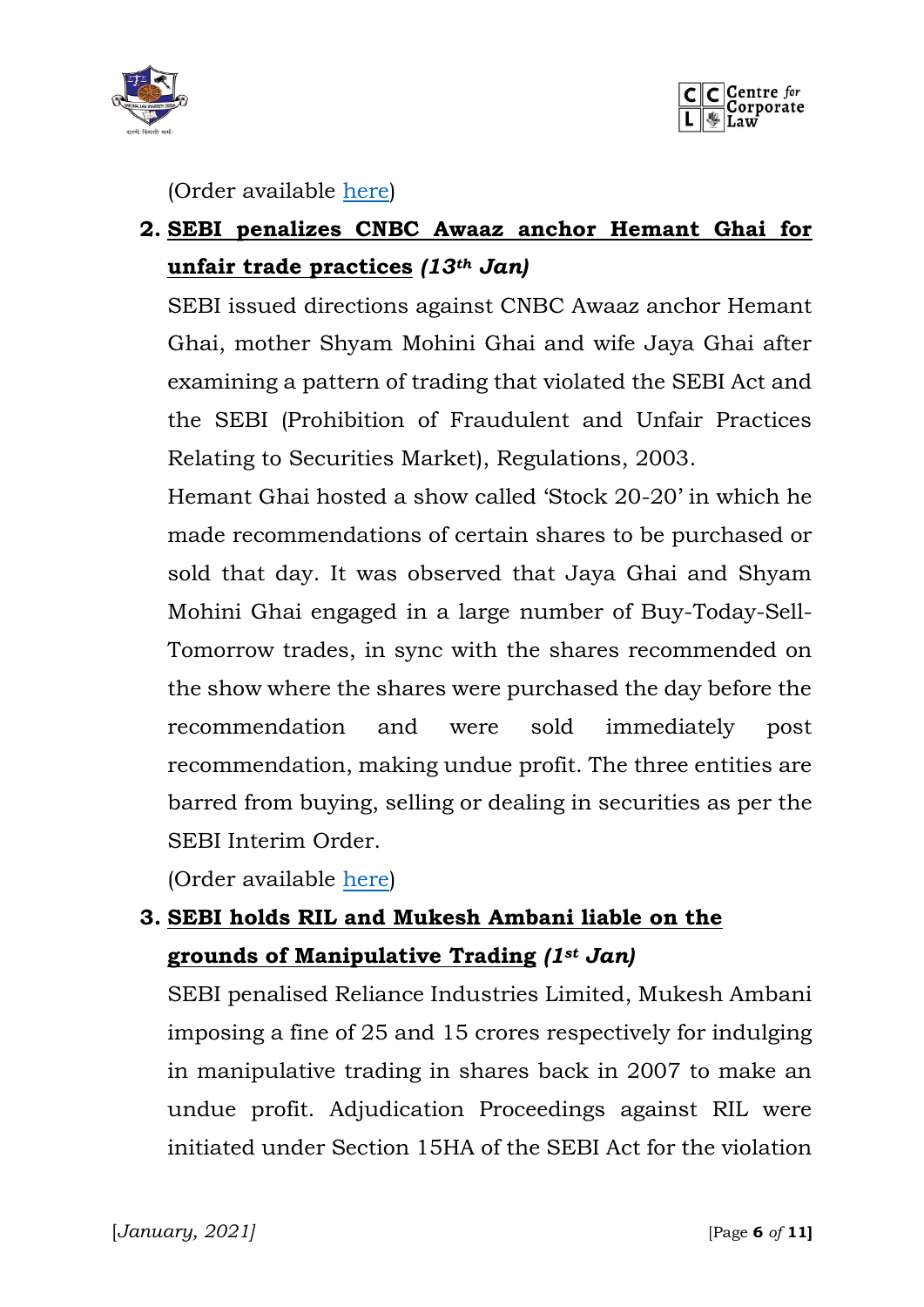



of the PFUTP Regulations, 2003.

(Order available [here\)](https://www.sebi.gov.in/enforcement/orders/jan-2021/adjudication-order-in-respect-4-entities-in-the-matter-of-reliance-petroleum-limited_48637.html)

## **4. SEBI imposes fine of Rs 1 lakh on Fortis Healthcare Holdings** *(11th Jan)*

SEBI while holding Fortis Healthcare Holdings liable for the failure to disclose change in shareholdings under Regulations 29(2) read with 29(3) of the SEBI SAST Regulations, imposed a penalty of Rupees 1 lakh Rupees.

Regulations 29(2) and 29(3) of the SAST Regulations, 2011 talk about the 'Disclosure of Acquisition and Disposal' of change in shares and voting rights.

(Order available [here\)](https://www.sebi.gov.in/enforcement/orders/jan-2021/adjudication-order-in-respect-of-fortis-healthcare-holdings-pvt-ltd-_48718.html)

## 5. **ICICI Bank Limited settles case pertaining to victimisation of whistle-blower with SEBI paying 28.40 lakh (29th** *Jan)*

ICICI Bank settled a case paying 28.40 lakhs, "without admitting or denying the findings of fact and conclusions of law" relating to an alleged victimisation of a whistle-blower, filed by an ex-employee of ICICI. An alleged violation of the LODR (Listing Obligations and Disclosure Requirement) norms was levelled against ICICI.

(Settlement Order available [here\)](https://www.sebi.gov.in/enforcement/orders/jan-2021/settlement-order-in-the-matter-of-icici-bank-limited_48928.html)

#### **REGULATIONS**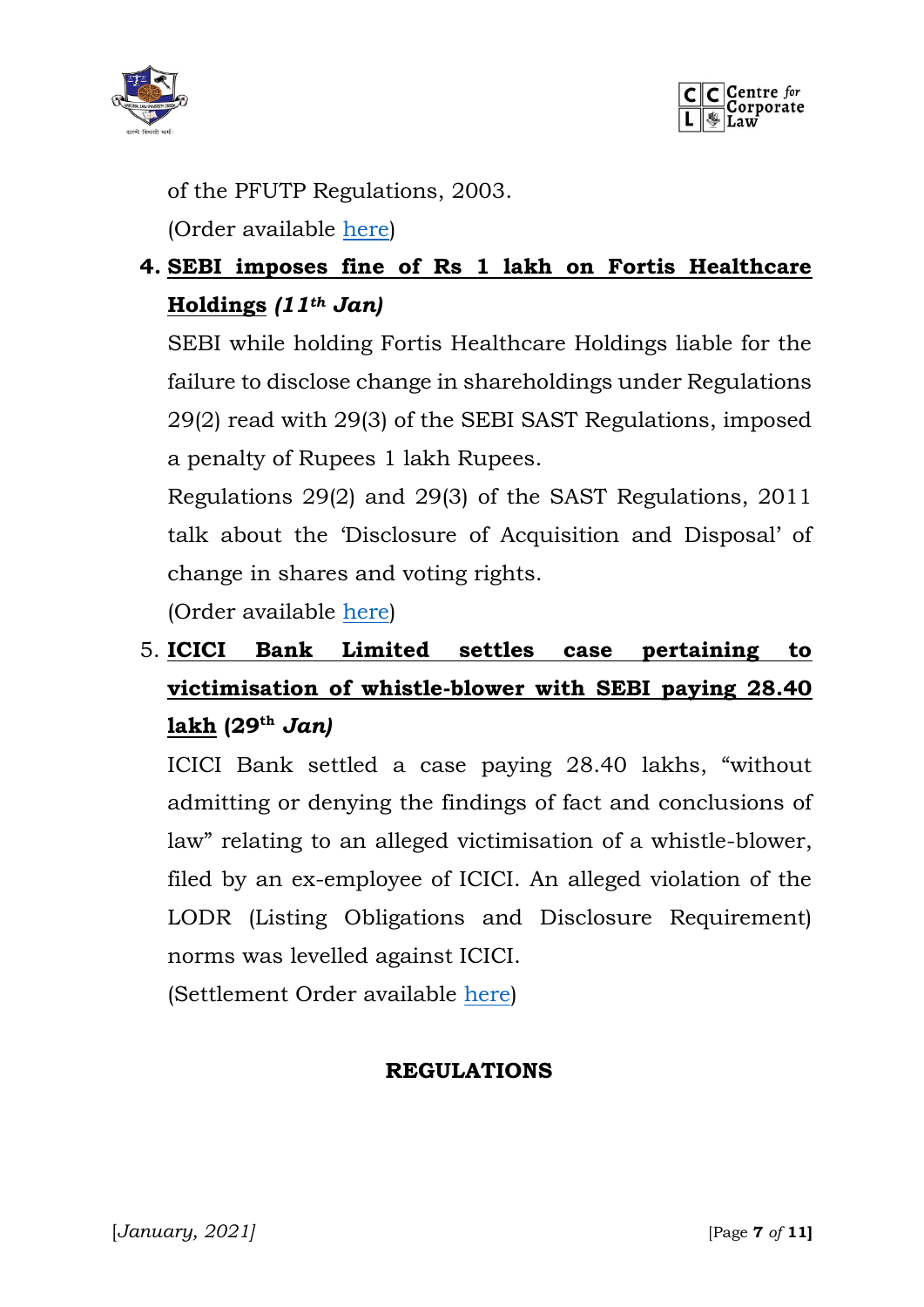



# **1. Amendment to Regulation 20(6) of the SEBI (AIF) Regulation, 2012 (8 th** *Jan)*

In exercise of the powers conferred to SEBI by sub section (1) of Section 30 of the SEBI Act, 1992, new regulations were made to amend the SEBI (Alternative Investment Funds) Regulations, 2012. The amended regulations were called SEBI (Alternative Investment Funds) (Amendment) Regulations, 2021.

Clause (iv) of Regulation 20 (6) saw two changes. First, a symbol change in the clause and the second change was the insertion of a proviso.

(Regulation available [here\)](https://www.sebi.gov.in/legal/regulations/jan-2021/securities-and-exchange-board-of-india-alternative-investment-funds-amendment-regulations-2021_48708.html)

**2. Amendment to the SEBI (Issue of Capital and Disclosure Requirements) Regulations, 2018** *(8th Jan)* 

In exercise of the powers conferred under Section 30 of the SEBI Act, 1992, Regulations 112, 115 and 167 of the SEBI (Issue of Capital and Disclosure Requirements) Regulations, 2018 were amended to form the SEBI (Issue of Capital and Disclosure Requirements) (Amendment) Regulations, 2021.

(Regulation available [here\)](https://www.sebi.gov.in/legal/regulations/jan-2021/securities-and-exchange-board-of-india-issue-of-capital-and-disclosure-requirements-amendment-regulations-2021_48704.html)

**3. Amendment to SEBI (Listing Obligations and Disclosure Requirements) Regulations, 2015** *(8th Jan)* In exercise of the powers conferred under Section 11, 11A and 30 of the SEBI Act, 1992, the Board made substitutions and additions in Schedule III under Part A of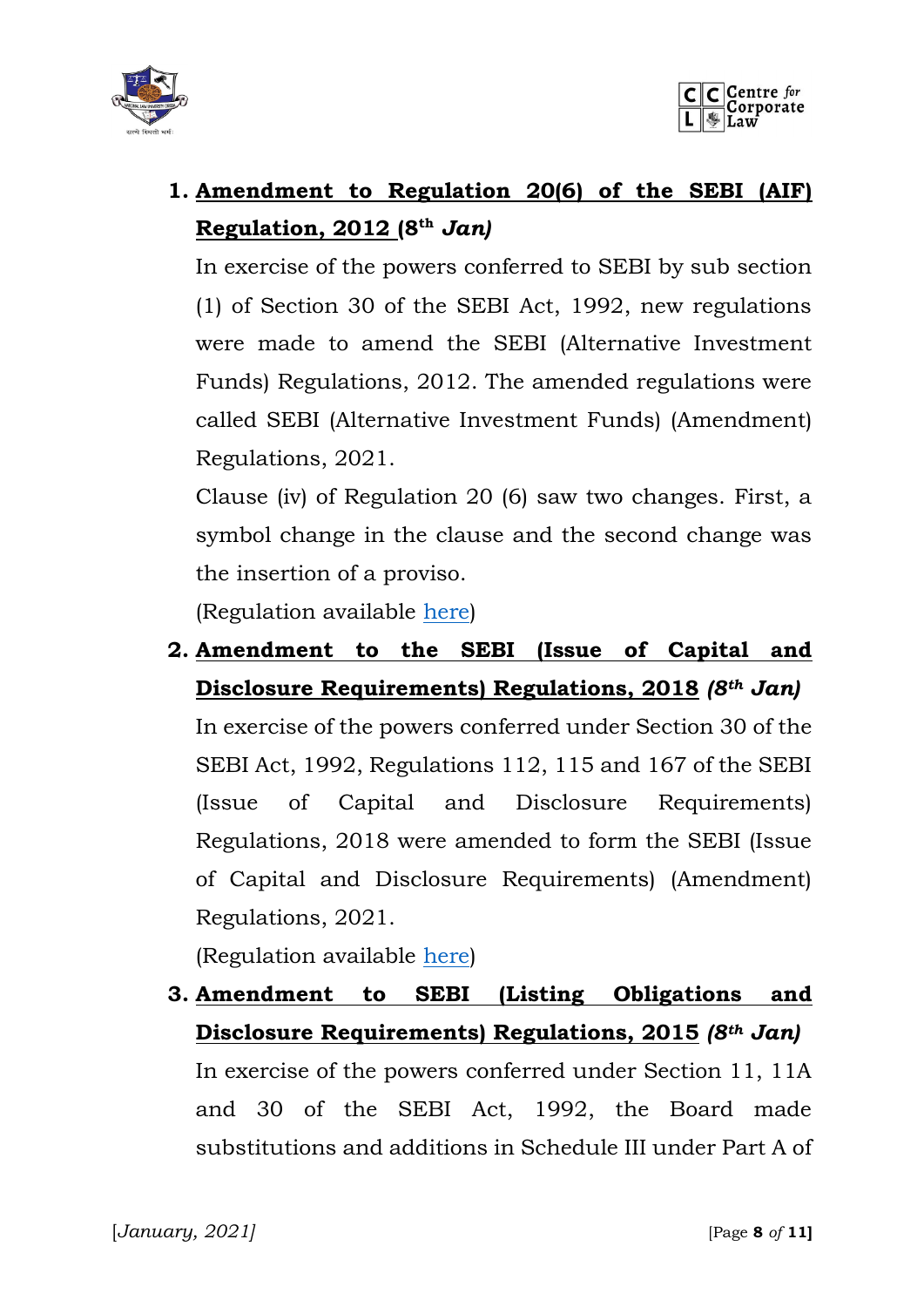



the Securities and Exchange Board of India (Listing Obligations and Disclosure Requirements) Regulations, 2015, to form the Securities and Exchange Board of India (Listing Obligations and Disclosure Requirements) (Amendment) Regulations, 2021. (Regulation available [here\)](https://www.sebi.gov.in/legal/regulations/jan-2021/securities-and-exchange-board-of-india-listing-obligations-and-disclosure-requirements-amendment-regulations-2021_48709.html)

#### **CIRCULAR**

## **1. SEBI's Circular on Relaxation relating to Procedural Matters – Issues and Listing** *(19th Jan)*

Exercising its powers under Section 11(1) read with 11A of the SEBI Act, SEBI further extended the one-time relaxations from strict enforcement of certain rights under SEBI (Issue of Capital and Disclosure Requirements) Regulations, to protect the interests of investors in securities and to promote the development and regulation of the securities market. (Circular available [here\)](https://www.sebi.gov.in/legal/circulars/jan-2021/relaxations-relating-to-procedural-matters-issues-and-listing_48812.html)

**MCA**

#### **NEWS AND UPDATES**

# **1. Ministry of Corporate Affairs clarified that spending of CSR funds for COVID-19 is an eligible CSR activity** *(13th Jan)*

[*January, 2021]* [Page **9** *of* **11]**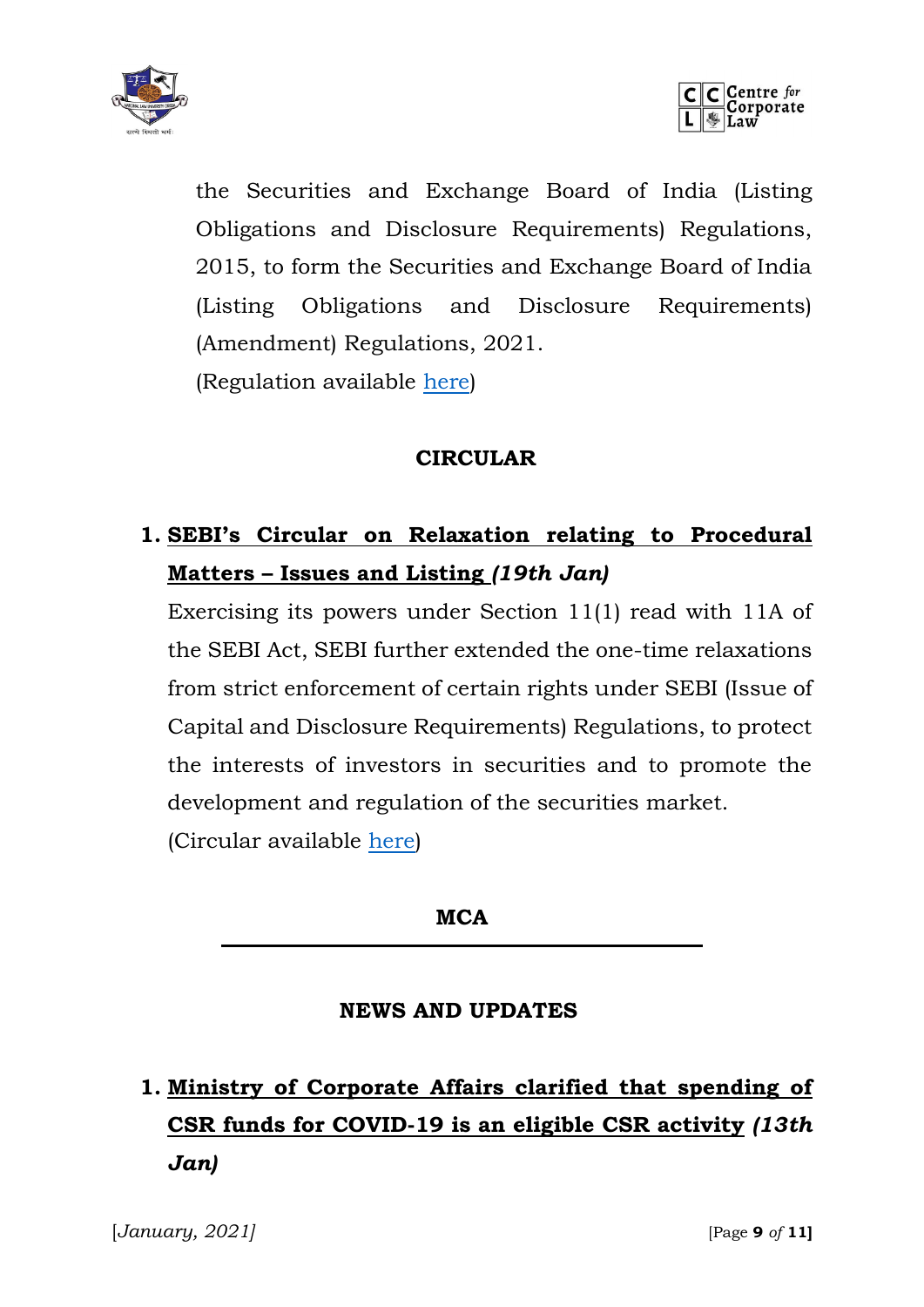



It was further clarified that spending of CSR funds for carrying out awareness campaigns or public outreach programmes on COVID-19 Vaccination programme is an eligible CSR activity under Item no. (i), (ii) and (xii) of Schedule VII of the Companies Act, 2013. (Notification available [here\)](http://www.mca.gov.in/Ministry/pdf/CSR2021_13012021.pdf)

# **2. New 'Extend' functionality to be introduced as a part of Companies (Incorporation) Third Amendment Rules, 2020** *(27th Jan)*

New 'Extend' functionality is to be introduced as part of SPICe+ Part A in line with Rule 9A 'Extension of reservation of name in certain cases' of the Companies (Incorporation) Third Amendment Rules, 2020 with effect from 26th January 2021.

(Notification available [here\)](https://blog.saginfotech.com/wp-content/uploads/2021/01/CSR2021_13012021.pdf)

## **3. Ministry of Corporate Affairs allows to petition for winding up under Section 271 (1) (c) of the Companies Act, 2013** *(18th Jan).*

The Central Government, exercising the powers conferred to it by Section 272 (1) (c) of the Companies Act, 2013, authorised the Chairman cum Managing Director of a Government Company to present a petition before the tribunal for winding up of Devdas Multimedia Private Limited on the grounds specified under Section 271 (1) (c) of Companies Act, 2013.

(Notification available [here\)](http://www.mca.gov.in/Ministry/pdf/NotificationAuthorization_20012021.pdf)